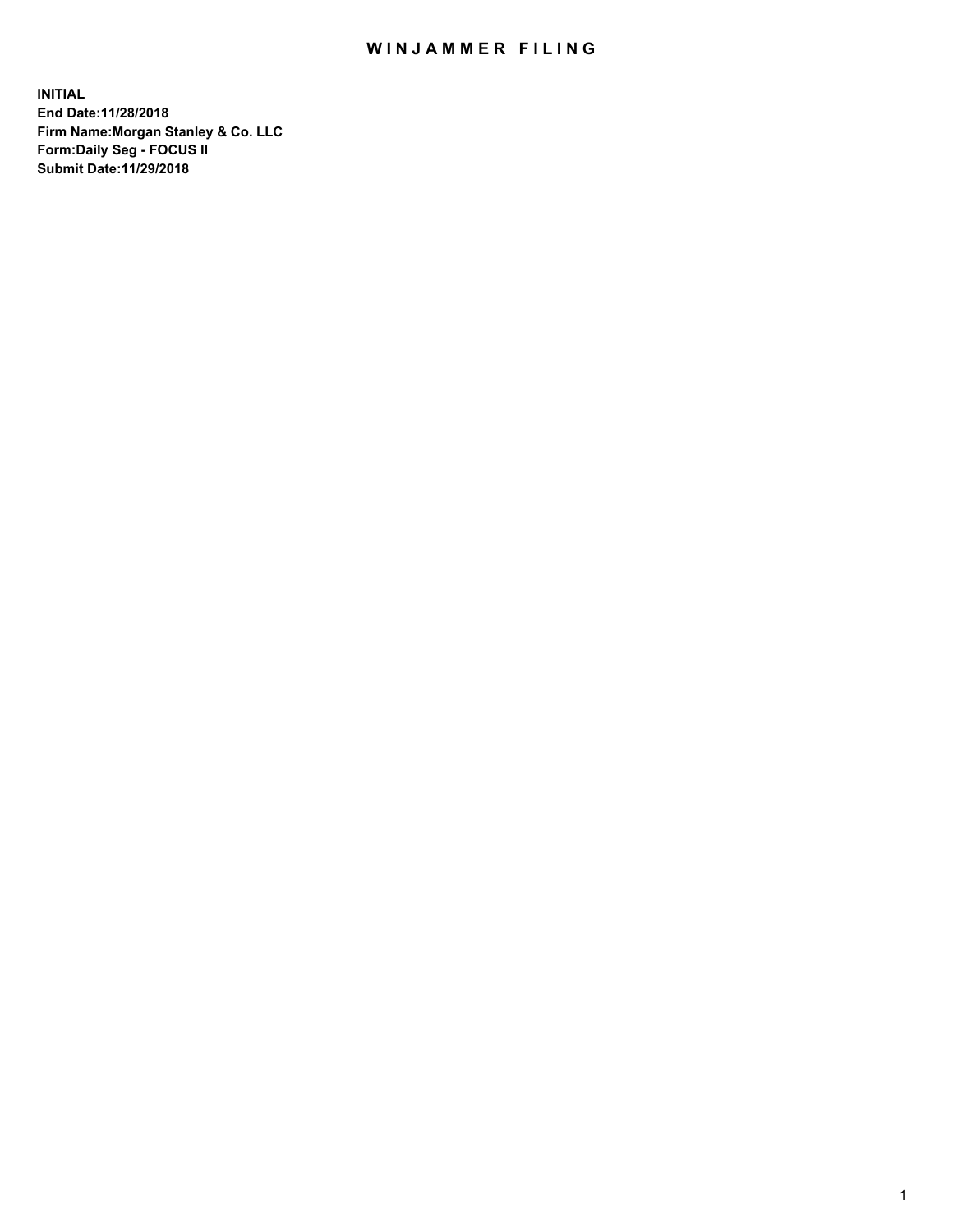**INITIAL End Date:11/28/2018 Firm Name:Morgan Stanley & Co. LLC Form:Daily Seg - FOCUS II Submit Date:11/29/2018 Daily Segregation - Cover Page**

| Name of Company                                                                                                                                                                                                                                                                                                                | Morgan Stanley & Co. LLC                               |
|--------------------------------------------------------------------------------------------------------------------------------------------------------------------------------------------------------------------------------------------------------------------------------------------------------------------------------|--------------------------------------------------------|
| <b>Contact Name</b>                                                                                                                                                                                                                                                                                                            | <b>Ikram Shah</b>                                      |
| <b>Contact Phone Number</b>                                                                                                                                                                                                                                                                                                    | 212-276-0963                                           |
| <b>Contact Email Address</b>                                                                                                                                                                                                                                                                                                   | lkram.shah@morganstanley.com                           |
| FCM's Customer Segregated Funds Residual Interest Target (choose one):<br>a. Minimum dollar amount: : or<br>b. Minimum percentage of customer segregated funds required:% ; or<br>c. Dollar amount range between: and; or<br>d. Percentage range of customer segregated funds required between:% and%.                         | 280,000,000<br><u>0</u><br>00<br>00                    |
| FCM's Customer Secured Amount Funds Residual Interest Target (choose one):<br>a. Minimum dollar amount: ; or<br>b. Minimum percentage of customer secured funds required:%; or<br>c. Dollar amount range between: and; or<br>d. Percentage range of customer secured funds required between:% and%.                            | 140,000,000<br><u>0</u><br><u>00</u><br>0 <sub>0</sub> |
| FCM's Cleared Swaps Customer Collateral Residual Interest Target (choose one):<br>a. Minimum dollar amount: ; or<br>b. Minimum percentage of cleared swaps customer collateral required:% ; or<br>c. Dollar amount range between: and; or<br>d. Percentage range of cleared swaps customer collateral required between:% and%. | 92,000,000<br><u>0</u><br><u>00</u><br>0 <sub>0</sub>  |

Attach supporting documents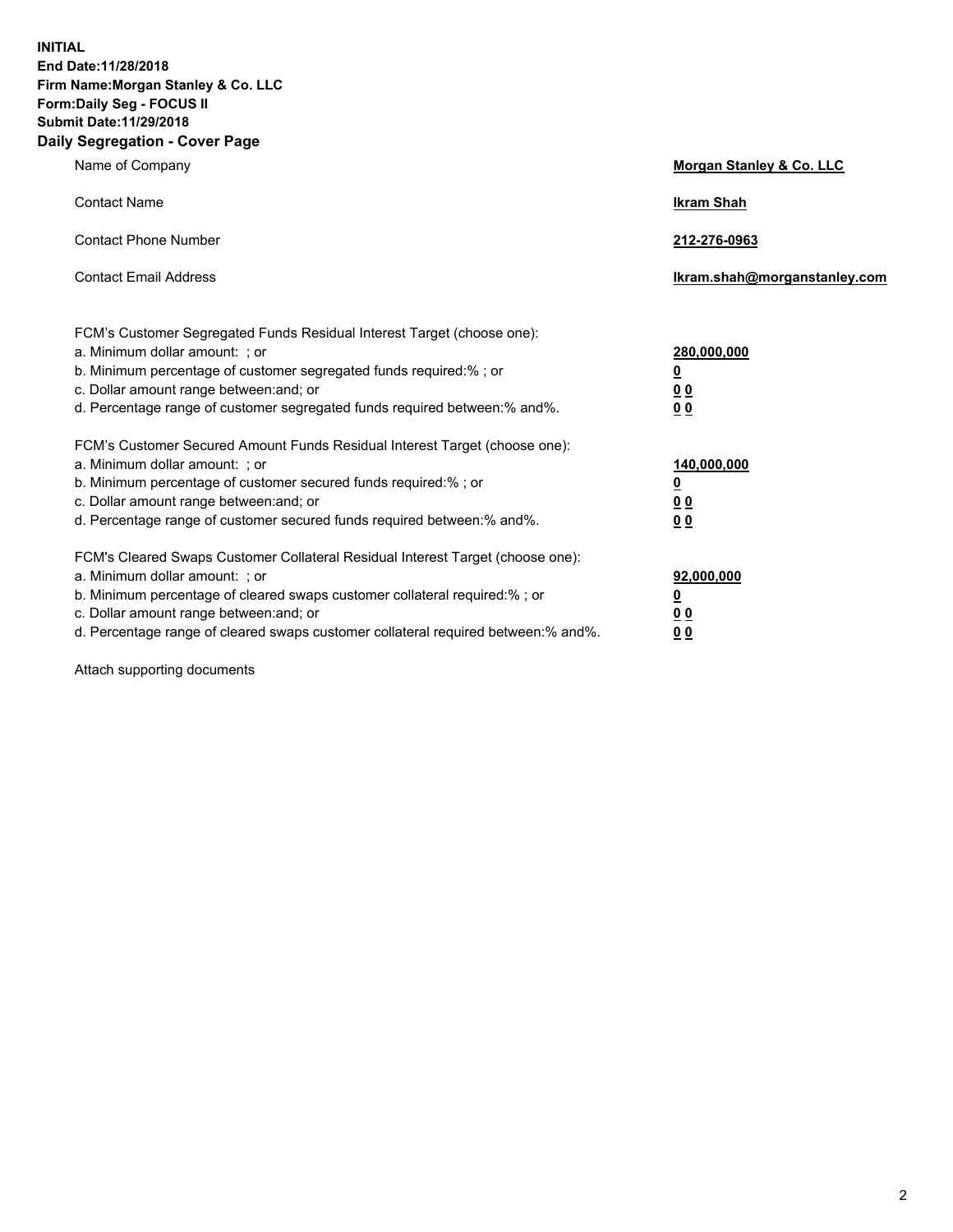## **INITIAL End Date:11/28/2018 Firm Name:Morgan Stanley & Co. LLC Form:Daily Seg - FOCUS II Submit Date:11/29/2018**

## **Daily Segregation - Secured Amounts**

|    | Foreign Futures and Foreign Options Secured Amounts                                         |                                    |
|----|---------------------------------------------------------------------------------------------|------------------------------------|
|    | Amount required to be set aside pursuant to law, rule or regulation of a foreign            | $0$ [7305]                         |
|    | government or a rule of a self-regulatory organization authorized thereunder                |                                    |
| 1. | Net ledger balance - Foreign Futures and Foreign Option Trading - All Customers             |                                    |
|    | A. Cash                                                                                     | 3,743,846,751 [7315]               |
|    | B. Securities (at market)                                                                   | 2,142,515,525 [7317]               |
| 2. | Net unrealized profit (loss) in open futures contracts traded on a foreign board of trade   | -1,042,616,643 <sup>[7325]</sup>   |
| 3. | Exchange traded options                                                                     |                                    |
|    | a. Market value of open option contracts purchased on a foreign board of trade              | 18,138,255 [7335]                  |
|    | b. Market value of open contracts granted (sold) on a foreign board of trade                | $-20,261,881$ [7337]               |
| 4. | Net equity (deficit) (add lines 1.2. and 3.)                                                | 4,841,622,007 [7345]               |
| 5. | Account liquidating to a deficit and account with a debit balances - gross amount           | 198,419,215 [7351]                 |
|    | Less: amount offset by customer owned securities                                            | -197,548,974 [7352] 870,241 [7354] |
| 6. | Amount required to be set aside as the secured amount - Net Liquidating Equity              | 4,842,492,248 [7355]               |
|    | Method (add lines 4 and 5)                                                                  |                                    |
| 7. | Greater of amount required to be set aside pursuant to foreign jurisdiction (above) or line | 4,842,492,248 [7360]               |
|    | 6.                                                                                          |                                    |
|    | FUNDS DEPOSITED IN SEPARATE REGULATION 30.7 ACCOUNTS                                        |                                    |
| 1. | Cash in banks                                                                               |                                    |
|    | A. Banks located in the United States                                                       | 336,893,162 [7500]                 |
|    | B. Other banks qualified under Regulation 30.7                                              | 838,917,233 [7520] 1,175,810,395   |
|    |                                                                                             | [7530]                             |
| 2. | Securities                                                                                  |                                    |
|    | A. In safekeeping with banks located in the United States                                   | 53,153,043 [7540]                  |
|    | B. In safekeeping with other banks qualified under Regulation 30.7                          | 0 [7560] 53,153,043 [7570]         |
| 3. | Equities with registered futures commission merchants                                       |                                    |
|    | A. Cash                                                                                     | 6,885,649 [7580]                   |
|    | <b>B.</b> Securities                                                                        | $0$ [7590]                         |
|    | C. Unrealized gain (loss) on open futures contracts                                         | 220,299 [7600]                     |
|    | D. Value of long option contracts                                                           | $0$ [7610]                         |
|    | E. Value of short option contracts                                                          | 0 [7615] 7,105,948 [7620]          |
| 4. | Amounts held by clearing organizations of foreign boards of trade                           |                                    |
|    | A. Cash                                                                                     | $0$ [7640]                         |
|    | <b>B.</b> Securities                                                                        | $0$ [7650]                         |
|    | C. Amount due to (from) clearing organization - daily variation                             | $0$ [7660]                         |
|    | D. Value of long option contracts                                                           | $0$ [7670]                         |
|    | E. Value of short option contracts                                                          | 0 [7675] 0 [7680]                  |
| 5. | Amounts held by members of foreign boards of trade                                          |                                    |
|    | A. Cash                                                                                     | 2,754,961,250 [7700]               |
|    | <b>B.</b> Securities                                                                        | 2,089,362,482 [7710]               |
|    | C. Unrealized gain (loss) on open futures contracts                                         | -1,042,836,942 <sup>[7720]</sup>   |
|    | D. Value of long option contracts                                                           | 18,138,255 [7730]                  |
|    | E. Value of short option contracts                                                          | -20,261,881 [7735] 3,799,363,164   |
|    |                                                                                             | [7740]                             |
| 6. | Amounts with other depositories designated by a foreign board of trade                      | $0$ [7760]                         |
| 7. | Segregated funds on hand                                                                    | $0$ [7765]                         |
| 8. | Total funds in separate section 30.7 accounts                                               | 5,035,432,550 [7770]               |
| 9. | Excess (deficiency) Set Aside for Secured Amount (subtract line 7 Secured Statement         | 192,940,302 [7380]                 |
|    | Page 1 from Line 8)                                                                         |                                    |

- 10. Management Target Amount for Excess funds in separate section 30.7 accounts **140,000,000** [7780]
- 11. Excess (deficiency) funds in separate 30.7 accounts over (under) Management Target **52,940,302** [7785]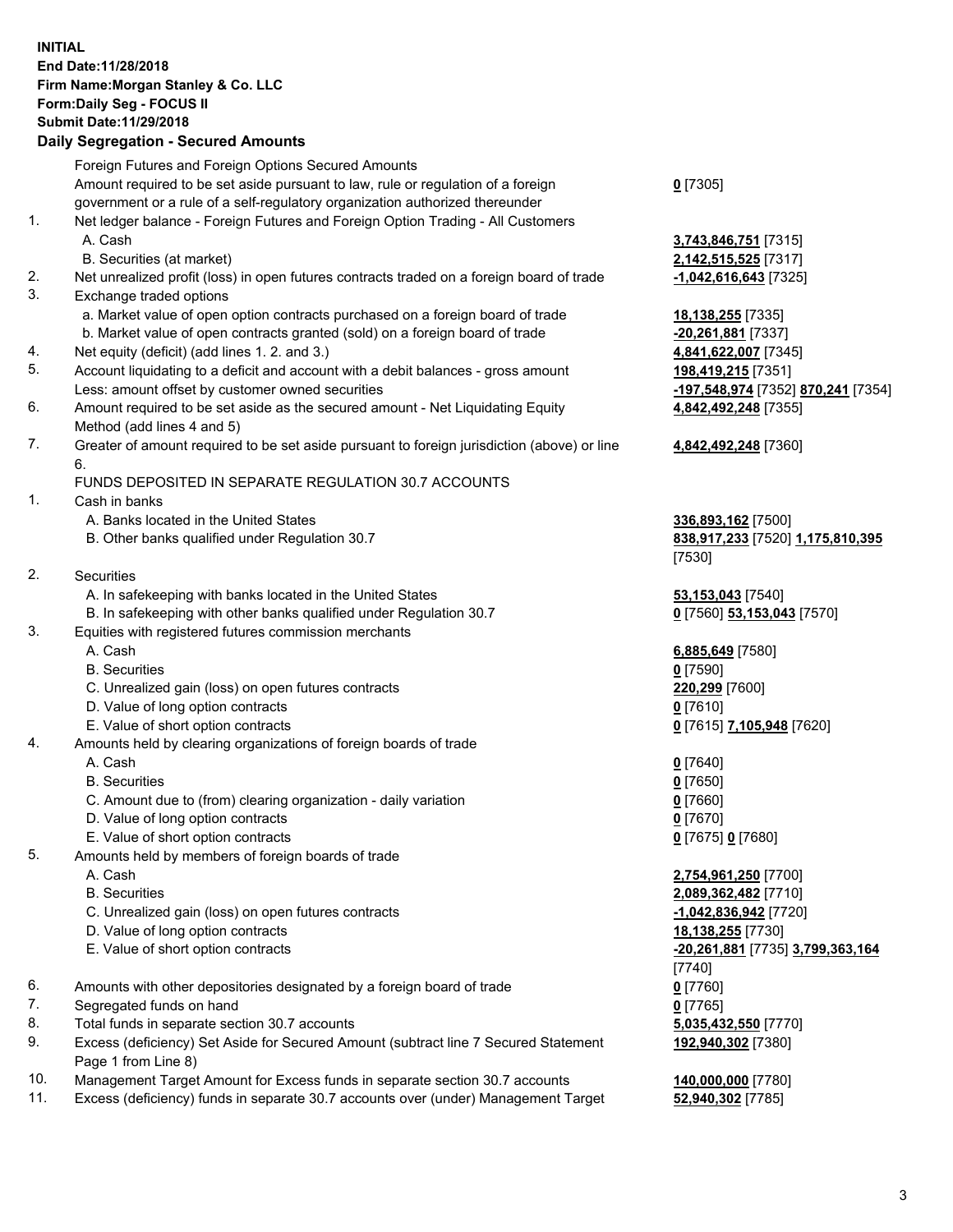**INITIAL End Date:11/28/2018 Firm Name:Morgan Stanley & Co. LLC Form:Daily Seg - FOCUS II Submit Date:11/29/2018 Daily Segregation - Segregation Statement** SEGREGATION REQUIREMENTS(Section 4d(2) of the CEAct) 1. Net ledger balance A. Cash **13,306,808,728** [7010] B. Securities (at market) **6,569,008,756** [7020] 2. Net unrealized profit (loss) in open futures contracts traded on a contract market **-1,556,575,774** [7030] 3. Exchange traded options A. Add market value of open option contracts purchased on a contract market **365,794,795** [7032] B. Deduct market value of open option contracts granted (sold) on a contract market **-489,954,090** [7033] 4. Net equity (deficit) (add lines 1, 2 and 3) **18,195,082,415** [7040] 5. Accounts liquidating to a deficit and accounts with debit balances - gross amount **502,137,326** [7045] Less: amount offset by customer securities **-500,969,411** [7047] **1,167,915** [7050] 6. Amount required to be segregated (add lines 4 and 5) **18,196,250,330** [7060] FUNDS IN SEGREGATED ACCOUNTS 7. Deposited in segregated funds bank accounts A. Cash **5,380,434,529** [7070] B. Securities representing investments of customers' funds (at market) **0** [7080] C. Securities held for particular customers or option customers in lieu of cash (at market) **493,784,709** [7090] 8. Margins on deposit with derivatives clearing organizations of contract markets A. Cash **6,088,265,076** [7100] B. Securities representing investments of customers' funds (at market) **0** [7110] C. Securities held for particular customers or option customers in lieu of cash (at market) **6,075,224,047** [7120] 9. Net settlement from (to) derivatives clearing organizations of contract markets **611,502,282** [7130] 10. Exchange traded options A. Value of open long option contracts **365,794,795** [7132] B. Value of open short option contracts **-489,954,090** [7133] 11. Net equities with other FCMs A. Net liquidating equity **6,904,286** [7140] B. Securities representing investments of customers' funds (at market) **0** [7160] C. Securities held for particular customers or option customers in lieu of cash (at market) **0** [7170] 12. Segregated funds on hand **0** [7150] 13. Total amount in segregation (add lines 7 through 12) **18,531,955,634** [7180] 14. Excess (deficiency) funds in segregation (subtract line 6 from line 13) **335,705,304** [7190]

- 15. Management Target Amount for Excess funds in segregation **280,000,000** [7194]
- 16. Excess (deficiency) funds in segregation over (under) Management Target Amount Excess

**55,705,304** [7198]